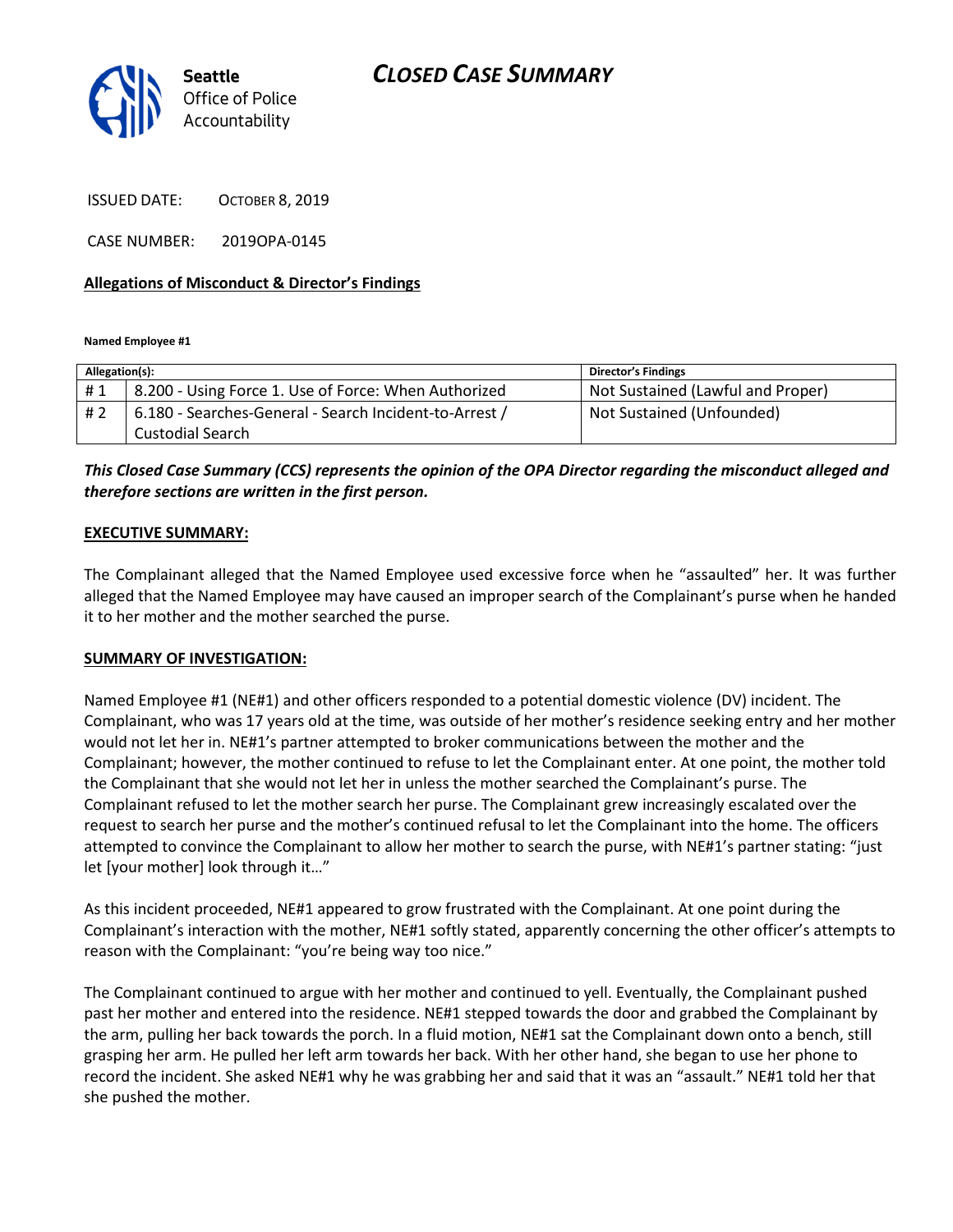NE#1 took the Complainant's purse from her and took her cellphone. During this time, the Complainant told NE#1 that he did not have a warrant. She also said that he was taking her things that she paid for. NE#1 gripped the Complainant's left wrist in an attempt to get her to release the purse. The Complainant stated that he was twisting her arm. Ultimately, the Complainant let go of the purse and NE#1 gave it to the mother.

NE#1 continued to hold onto the Complainant's left wrist and she kept complaining of pain. NE#1 and other officers stood the Complainant up and they placed her into handcuffs. The officers sat her back down on the bench. She told the officers that they should not have grabbed her like that and asked for a supervisor.

Shortly thereafter, a supervisor arrived on-scene. NE#1 briefed the supervisor about what had occurred. He then went inside of the residence and spoke with the mother. During that conversation he asked the mother what she was concerned would be in the purse. The mother referenced marijuana and NE#1 did not ask any further questions regarding the purse or its contents.

Ultimately, the Complainant was unhandcuffed and was permitted to reenter her home. Prior to doing so, she alleged to the supervisor that NE#1 assaulted her. The supervisor took photographs of the Complainant's wrists. There appeared to be some redness but no noticeable injuries or deformities. The supervisor further referred the Complainant's allegation of assault to OPA and this investigation ensued.

## ANALYSIS AND CONCLUSIONS:

# Named Employee #1 – Allegation #1 8.200 - Using Force 1. Use of Force: When Authorized

SPD Policy 8.200(1) requires that force used by officers be reasonable, necessary and proportional. Whether force is reasonable depends "on the totality of the circumstances" known to the officers at the time of the force and must be balanced against "the rights of the subject, in light of the circumstances surrounding the event." (SPD Policy 8.200(1).) The policy lists a number of factors that should be weighed when evaluating reasonableness. (See id.) Force is necessary where "no reasonably effective alternative appears to exist, and only then to the degree which is reasonable to effect a lawful purpose." (Id.) Lastly, the force used must be proportional to the threat posed to the officer. (Id.)

Based on OPA's review of the video, OPA finds the force used by NE#1 to have been consistent with policy. OPA concludes that, at the time the force was used, NE#1 believed that the Complainant had potentially engaged in the DV assault of the mother and, if not removed from the residence, could further harm the mother. Given this, NE#1 had a lawful basis to detain the Complainant and, if required, to use appropriate and reasonable force to do so. The force was also reasonable under the circumstances as NE#1 legitimately believed that there was no other reasonable alternative to using force at that time to secure the Complainant's person and to stop her from committing further assaults. Moreover, the force was only that force needed to effectuate NE#1's lawful purpose. Lastly, I find that the force – which included gripping the Complainant's arm and wrist and then placing her into handcuffs – was proportional to the threat she presented to the mother and her level of resistance.

While it is unfortunate that the Complainant was in pain from the force, this does not, itself, render the force outside of policy. Moreover, even though NE#1 was clearly frustrated by the Complainant and her conduct, I do not feel that it caused him to use unnecessary force or to use more force than was appropriate.

Ultimately, as discussed above and based on the totality of the circumstances, I find that the force was consistent with policy. As such, I recommend that this allegation be Not Sustained – Lawful and Proper.

Recommended Finding: Not Sustained (Lawful and Proper)